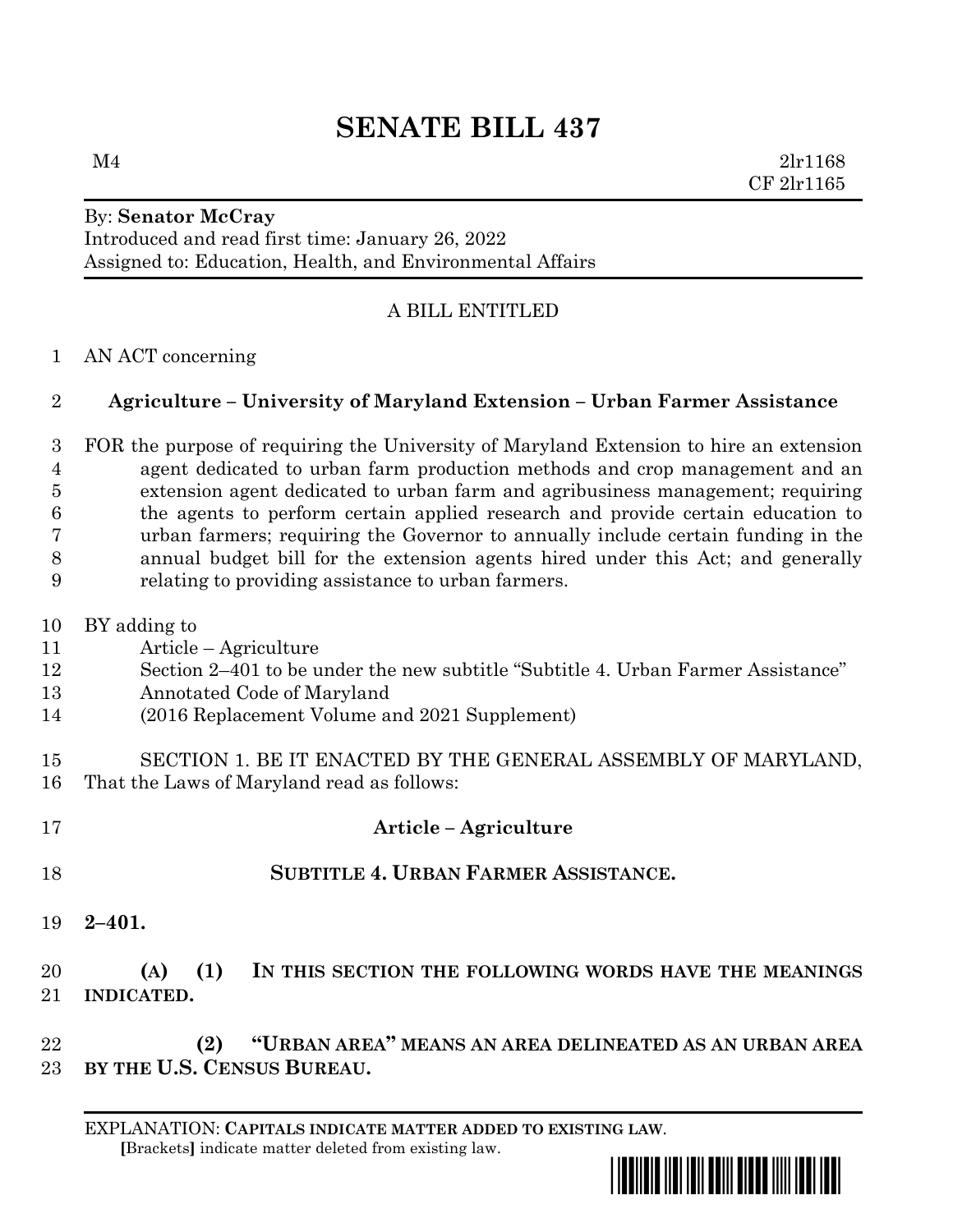**SENATE BILL 437**

 **(3) "URBAN FARMER" MEANS AN INDIVIDUAL WHO FARMS IN AN URBAN AREA.**

 **(B) (1) THE UNIVERSITY OF MARYLAND EXTENSION SHALL HIRE AN EXTENSION AGENT DEDICATED TO URBAN FARM PRODUCTION METHODS AND CROP MANAGEMENT.**

 **(2) THE AGENT HIRED UNDER PARAGRAPH (1) OF THIS SUBSECTION SHALL:**

 **(I) PERFORM APPLIED RESEARCH ON URBAN FARM PRODUCTION METHODS AND CROP MANAGEMENT; AND**

 **(II) SPEND A MAJORITY OF THE AGENT'S TIME PROVIDING EDUCATION TO URBAN FARMERS ON URBAN FARM PRODUCTION METHODS AND CROP MANAGEMENT.**

 **(3) THE EDUCATION PROVIDED UNDER PARAGRAPH (2)(II) OF THIS SUBSECTION MAY INCLUDE:**

 **(I) PLANNING AND SCHEDULING CROP PLANTING AND HARVESTING IN URBAN AREAS, INCLUDING OUTDOORS, INDOORS, IN GREENHOUSES, AND IN HIGH TUNNEL PRODUCTION SYSTEMS;**

 **(II) PRODUCTION MANAGEMENT PRACTICES FOR CONTROLLED ENVIRONMENT AGRICULTURE SYSTEMS;**

 **(III) GROWING TRIALS AND PRODUCTION METHODS FOR CROPS GROWN IN URBAN AREAS, INCLUDING SPECIALTY CROPS SUCH AS HERITAGE VEGETABLES, ETHNIC VEGETABLES, HERBS, MICROGREENS, AND CUT FLOWERS;**

**(IV) PROPAGATION AND TRANSPLANT PRODUCTION;**

 **(V) TRAINING ON AND CERTIFICATIONS FOR GOOD AGRICULTURAL PRACTICES;**

- 
- **(VI) TRAINING ON ORGANIC CERTIFICATIONS; AND**

 **(VII) ANY OTHER TOPIC REGARDING URBAN FARM PRODUCTION METHODS AND CROP MANAGEMENT THAT THE AGENT, IN CONSULTATION WITH URBAN FARMERS AND FARM SERVICE PROVIDERS LOCATED IN URBAN AREAS, DETERMINES IS NECESSARY.**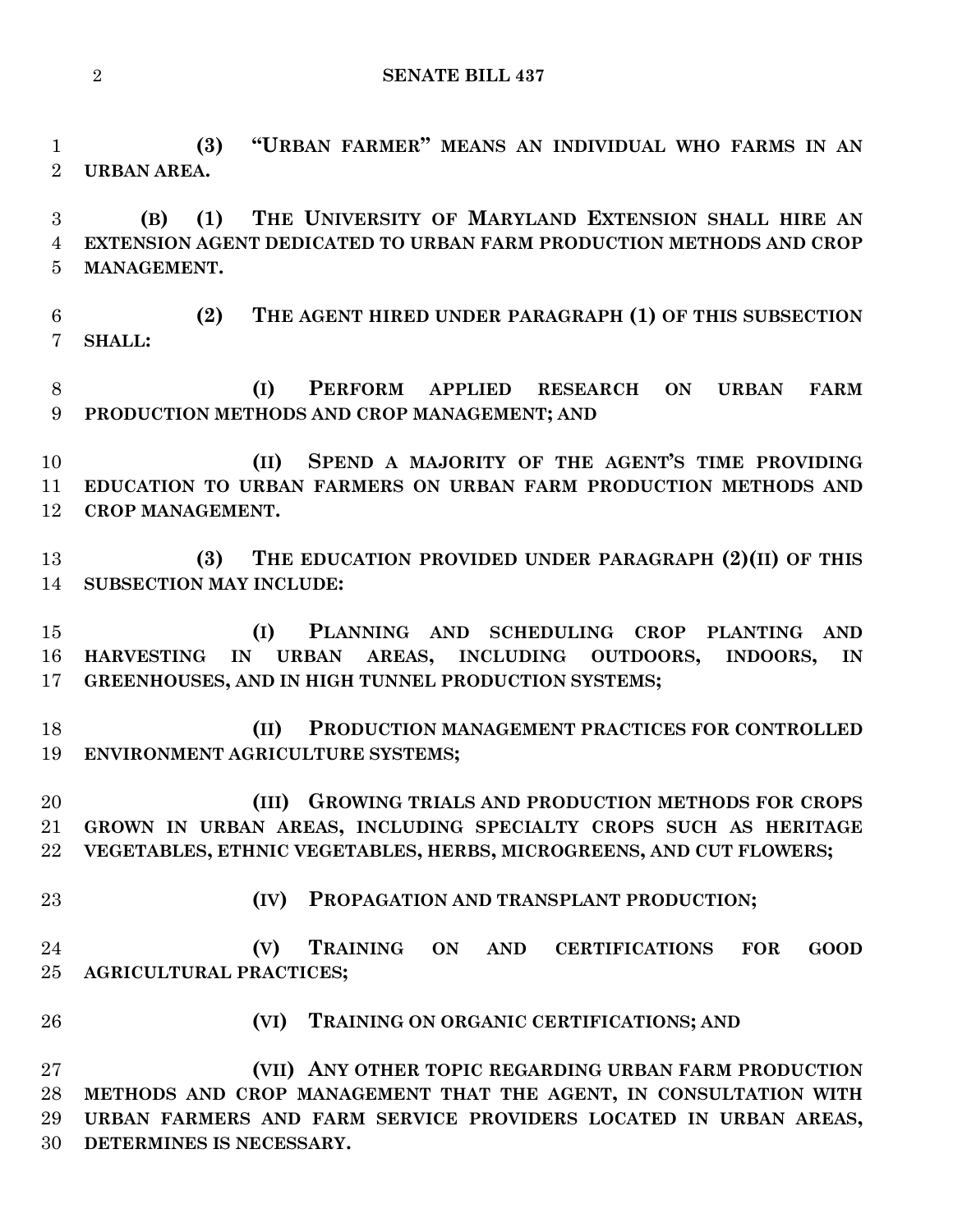**SENATE BILL 437** 3

 **(C) (1) THE UNIVERSITY OF MARYLAND EXTENSION SHALL HIRE AN EXTENSION AGENT DEDICATED TO URBAN FARM AND AGRIBUSINESS MANAGEMENT. (2) THE AGENT HIRED UNDER PARAGRAPH (1) OF THIS SUBSECTION SHALL: (I) PERFORM APPLIED RESEARCH ON URBAN FARM AND AGRIBUSINESS MANAGEMENT; AND (II) SPEND A MAJORITY OF THE AGENT'S TIME PROVIDING AND COORDINATING EDUCATION FOR URBAN FARMERS ON URBAN FARM AND AGRIBUSINESS MANAGEMENT. (3) THE EDUCATION PROVIDED UNDER PARAGRAPH (2)(II) OF THIS SUBSECTION MAY INCLUDE: (I) ACCOUNTING AND FINANCIAL MANAGEMENT; (II) IDENTIFYING POTENTIAL CUSTOMERS AND BUSINESS DEVELOPMENT; (III) MARKETING; (IV) HUMAN RESOURCE MANAGEMENT; (V) DIFFERENT BUSINESS TYPES AND STRUCTURES; (VI) LAND ACQUISITION; (VII) INSURANCE; (VIII) LICENSING AND PERMITTING; AND (IX) ANY OTHER TOPIC REGARDING URBAN FARM AND AGRIBUSINESS MANAGEMENT THAT THE AGENT, IN CONSULTATION WITH URBAN FARMERS AND FARM SERVICE PROVIDERS LOCATED IN URBAN AREAS, DETERMINES IS NECESSARY.**

 **(D) FOR FISCAL YEAR 2024 AND EACH FISCAL YEAR THEREAFTER, THE GOVERNOR SHALL INCLUDE IN THE ANNUAL BUDGET BILL AN APPROPRIATION OF \$300,000 TO THE UNIVERSITY OF MARYLAND EXTENSION FOR THE EXTENSION AGENTS HIRED UNDER THIS SECTION.**